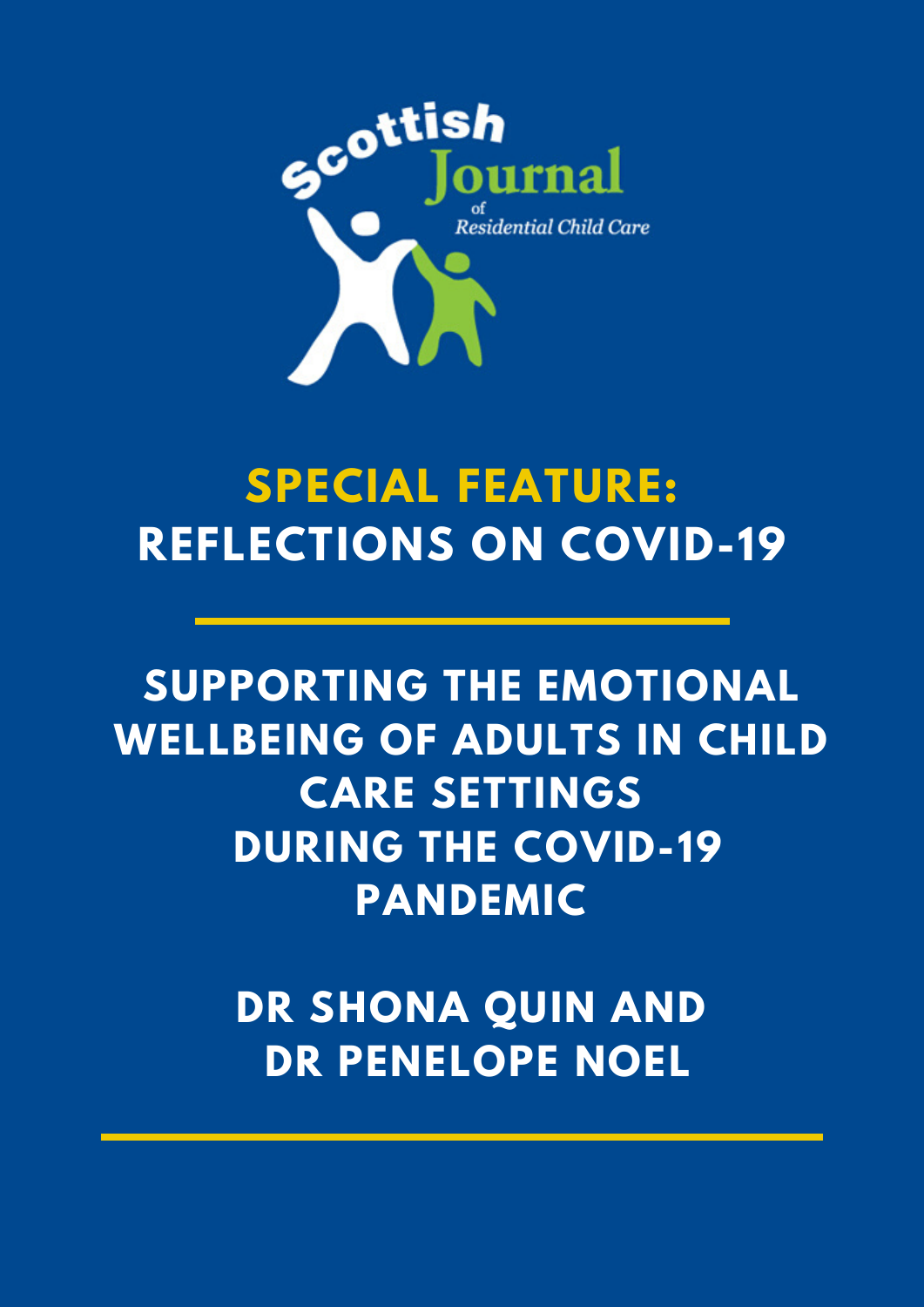## Supporting the emotional wellbeing of adults in child care settings during the COVID-19 pandemic

## **Shona Quin and Penelope Noel**

#### **Abstract**

In order to provide an emotionally responsive environment for young people in care, we must turn our attention to the emotional wellbeing of the adults who look after them. The COVID-19 pandemic provides an opportunity to highlight the importance of the emotional wellbeing of caring adults. This includes introducing processes within the workplace that can be adopted to support the development of self-care, such as developing skills in self-awareness, emotional literacy and regulation, enabling adults to be emotionally present and responsive to the needs of young people. This article reflects on the introduction of supervision, reflective practice and consultation within Aberlour Sycamore Services in Scotland, summarising a recent evaluation of these structures.

#### **Keywords**

COVID-19, self-care, self-awareness, emotional literacy, supervision, consultation, reflective practice

## **Corresponding author:**

Dr Shona Quin, chartered clinical psychologist, Psychology SPACE, www.psychologyspace.co.uk, shonaquin@psychologyspace.co.uk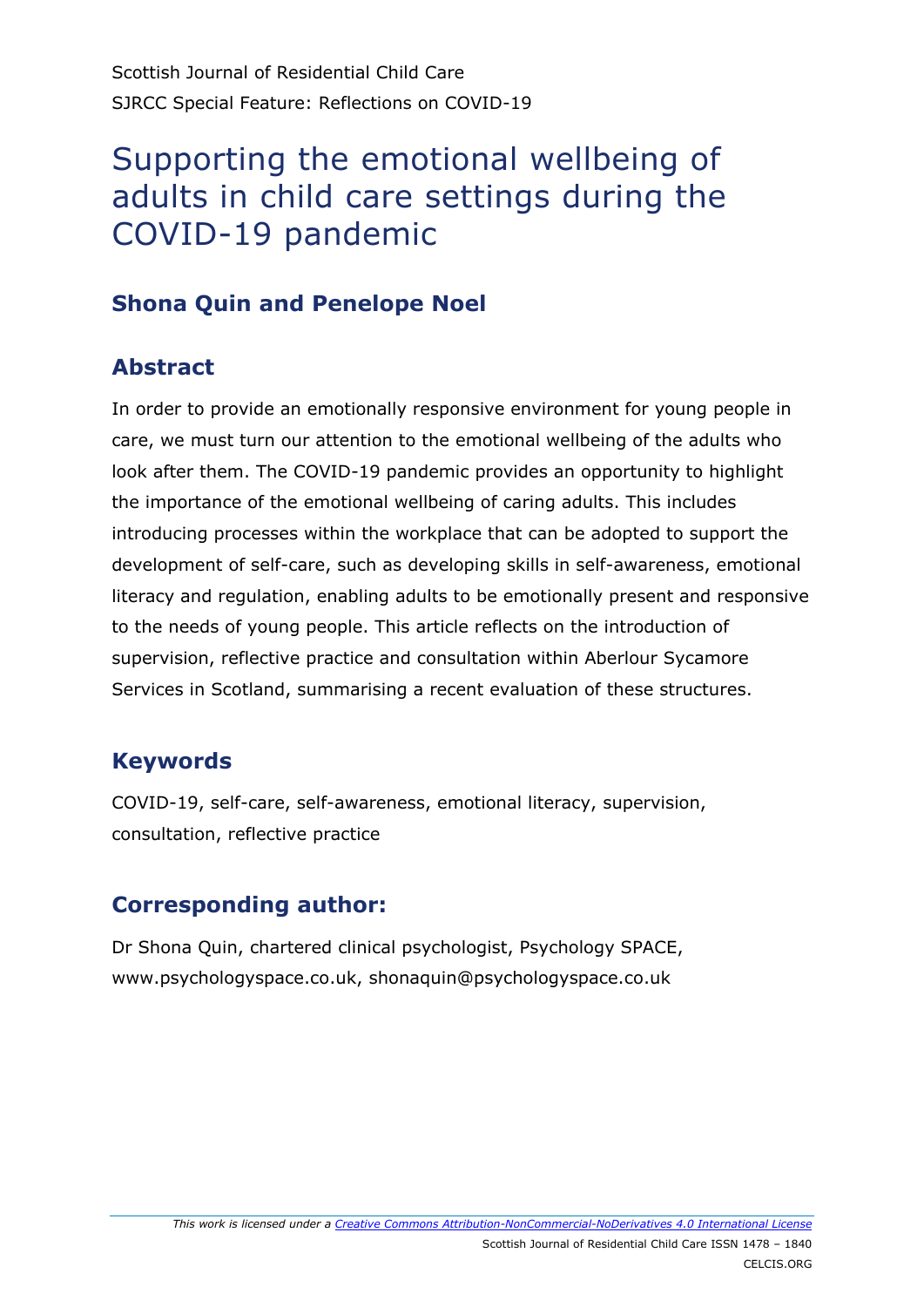#### **Introduction**

Coronavirus has challenged the way in which we all work. Our role as therapists is likely to have changed considerably as we explore different ways to communicate with children and adults who are faced with pre-existing psychological challenges or trauma, alongside the very real threat of a pandemic. We are dealing with an unprecedented situation that will be affecting us all in very different ways. Not only does the virus create huge anxieties within the population as a whole but the impact of the restrictive measures imposed to cope with our current situation will be catastrophic for some.

In a recent position paper in *Lancet* Psychiatry (Hughes et al 2020), it is highlighted that increased social isolation and loneliness as a result of lockdown procedures, is strongly associated with anxiety, self-harm and depression (Elovainio, et al 2017). In addition 'the socio economic effect of the policies used to manage the pandemic … will inevitably have serious effects on mental health … [as a result of] … increasing unemployment, financial insecurity, and poverty' (Barr et al 2012). This has been the lived clinical experience of the second author whose service experienced an increase in unscheduled care much of which was assessed to be in response to COVID-19 related situational stress such as significant change in routines, reduced emotional support from friends, family circumstances and perceived educational pressures.

The psychological impact of the last few months will be apparent long after lockdown and the need to respond to the emotional wellbeing of the country will be paramount. As clinicians working to support those who care for our most vulnerable young people, we truly believe that in order to meet the emotional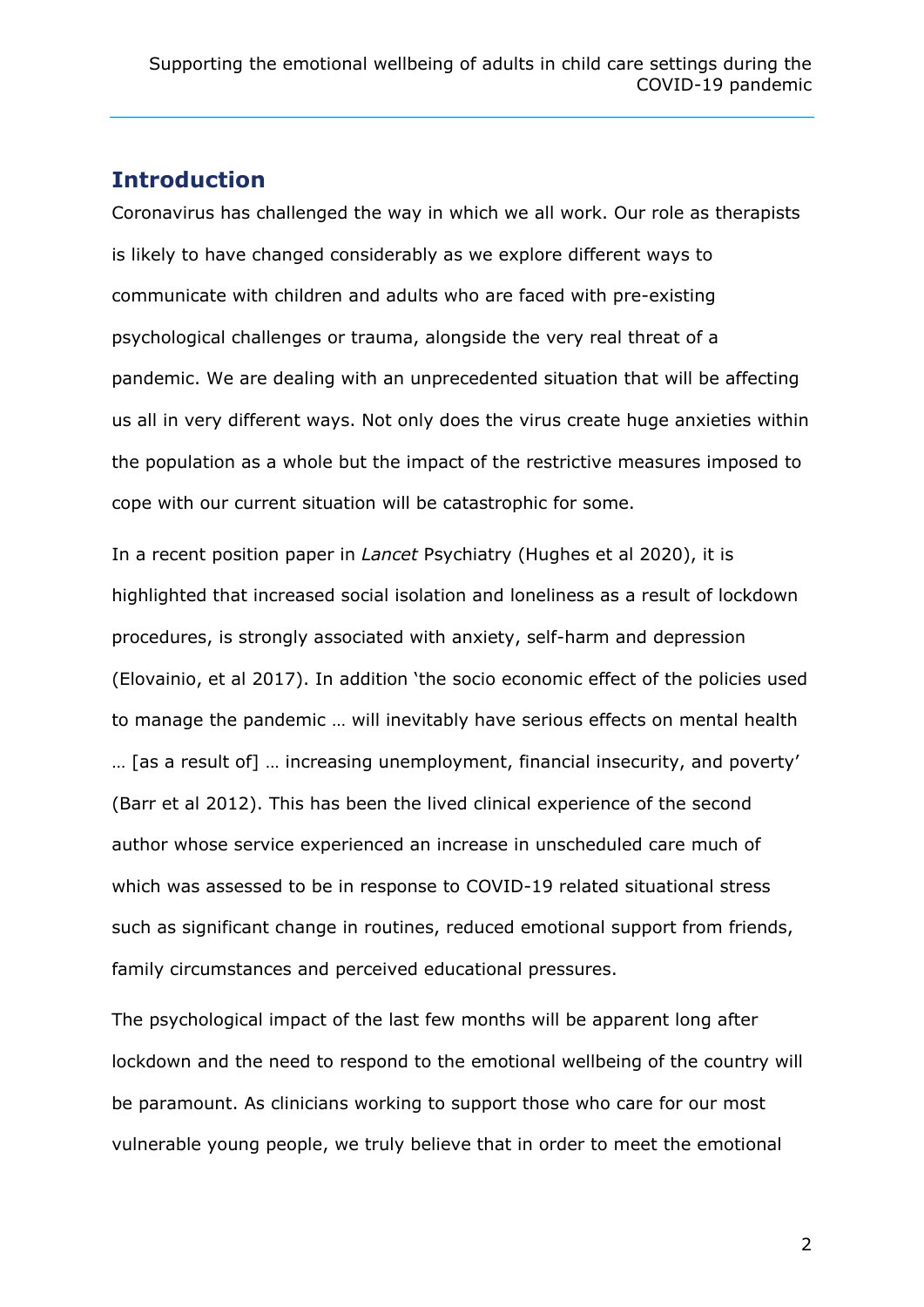needs of our young people, we have to equip our adults with the ability to understand their own emotional needs. Only then can adults effectively model self-awareness, emotional literacy, and regulation, in order to offer the coregulation required by the young people in their care.

We all carry experiences that have shaped us into the adults we are today; some of these have been positive and some of these experiences have been negative. Our own personal experiences of adversity often remain buried deep within our subconscious following years of believing that to 'open cans of worms' would be detrimental to our wellbeing, or that, as adults, we must 'just get on with it'. Rather than enabling us to get on with our lives, these hidden experiences often hinder our capacity to offer helpful responses when others experience distress and as such, can negatively impact upon our ability to be effective responsive carers and educators. Without looking more deeply into this and our conditioning, we cannot break free from what amounts to be unskilful, inherited behavioural responses.

Adults are excellent at repressing their own personal experiences and the emotional responses to these experiences, often resulting in poor mental and physical health (Patel and Patel, 2019). In the first author's (SQ) experience, at times of increased stress these repressed emotions can leak out and impact upon an adult's ability to respond in a safe and emotionally contained way. Unfortunately, we are all too aware that there is considerable stigma associated with emotional ill-health and this has a huge impact upon adults seeking support, despite there being many effective treatments available (Corrigan, Druss and Perlick, 2014). In addition to this, emotional literacy and emotional health is inconsistently taught within schools adding further to a skills gap in our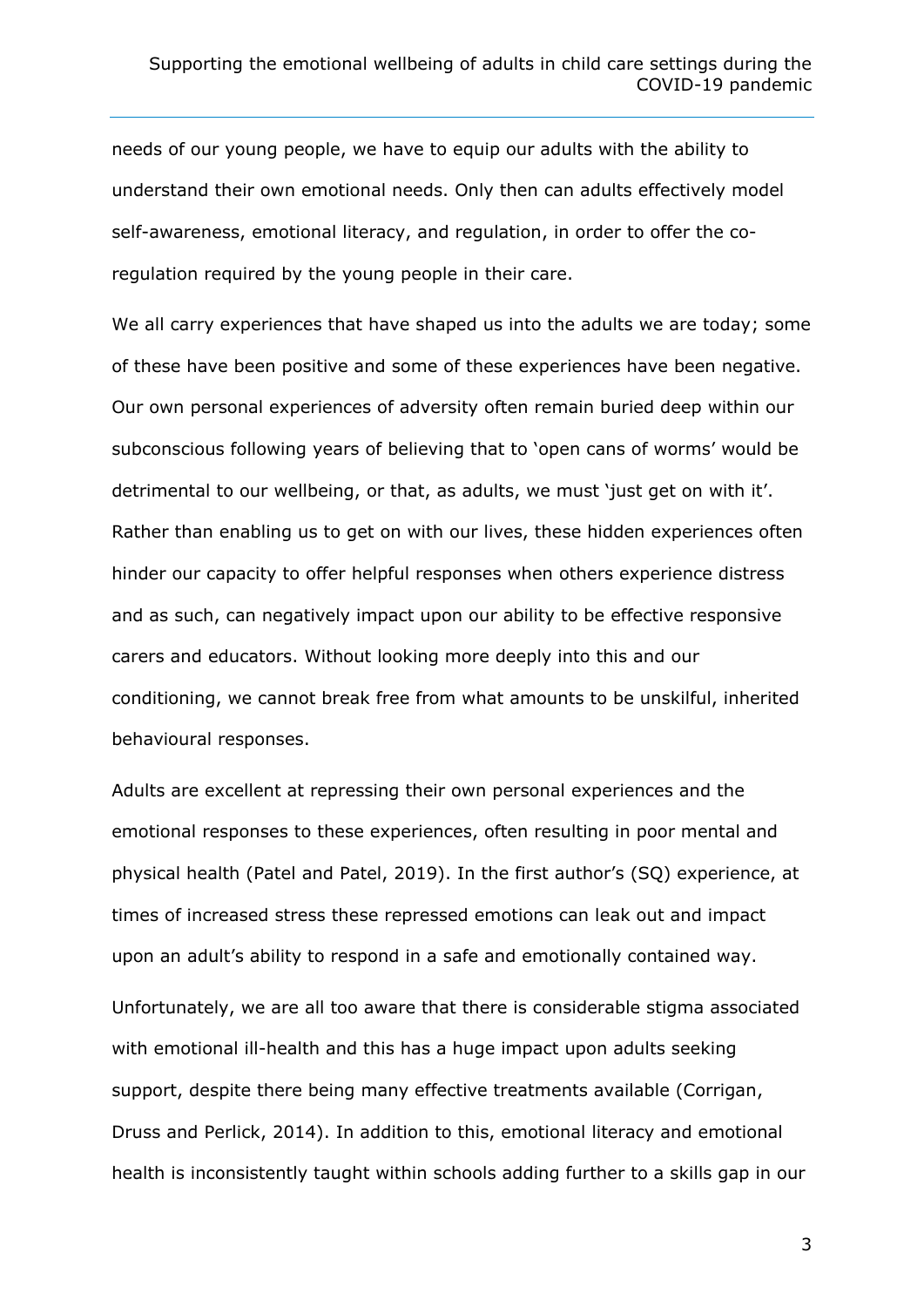understanding of emotions as a normal human experience and our ability to talk about and share our feelings.

The threat of COVID-19 has reached us all. Since lockdown, much of our time has been spent supporting adults with understandably high levels of anxiety on the frontline within care settings. A recent paper in *PracticeUpdate* (Cooch, 2020), recognises the impact COVID-19 is having upon frontline health care workers' mental health due to unexpected stressors such as anxiety associated with risk of infection, a sense of helplessness and a lack of social support due to social isolation. The author's experience of supporting keyworkers, such as care staff and teachers who have continued to work throughout the pandemic, has highlighted that they too share similar anxieties.

For some adults in child-care, anxieties are associated with pre-existing unresolved anxieties that have been triggered by the onset of the pandemic. This experience brings into sharp focus the importance of offering time and space to adults to support them to express and contain their anxiety within child-care settings, to enable adults to be emotionally available to contain the anxieties of the children in their care.

The majority of us will experience strong emotional responses to the current situation we are in and, as these are common human experiences at this time, we believe we have an opportunity to dispel the myth that intense emotional experiences and feeling vulnerable only happens to others. If we can talk about our emotional experiences and speak openly, we have an opportunity to support each other and reduce the stigma associated with emotional vulnerability. We can prioritise our own emotional wellbeing to enable us then to be available to the meet the emotional needs of others.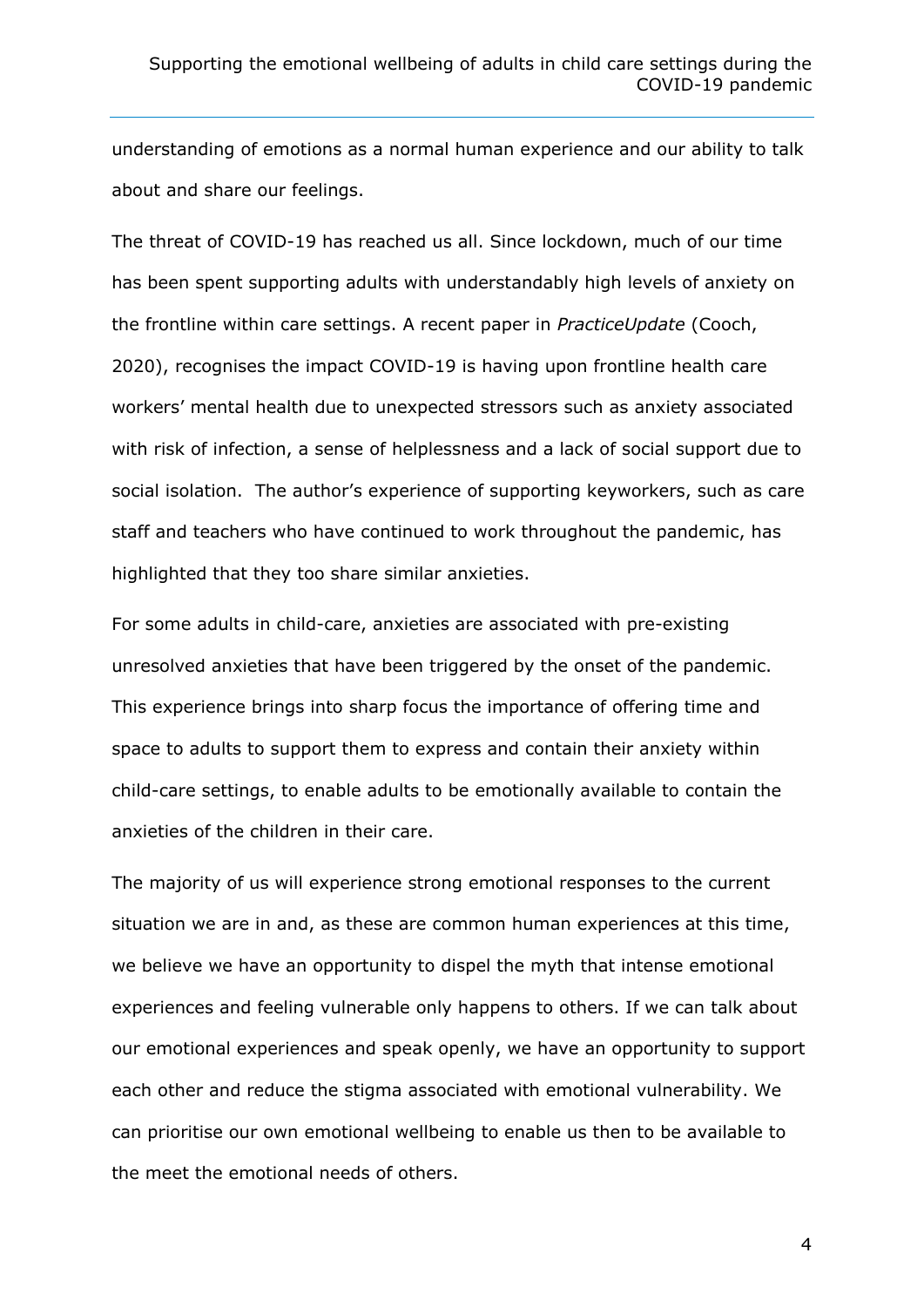Within residential child care there is an increasing recognition that the emotional wellbeing of the adults working within the sector is paramount in order to provide environments in which young people can heal from traumatic experiences. Acknowledging that adults require opportunities to develop their self-awareness, practice emotional literacy skills and learn to respond to their own need for emotional containment and regulation, creates a workforce that can then model these skills and abilities and offer the emotional co-regulation that all young people require.

Aberlour Sycamore Services is a residential provider offering care for children and young people in Fife and the Highlands of Scotland. In 2018, the organisation went through a major re-structuring process. As part of this process, the first author was asked to become involved in discussions about how they might continue to meet the emotional needs of the young people in their care. Aberlour Sycamore Services are committed to developing an emotionally responsive system and have been willing to commit to the emotional wellbeing of their adults as a means to facilitate this. Alongside an accessible and compassionate senior leadership team, both authors offer reflective supervision to managers alongside monthly consultation and group reflective practice with teams across Fife and the Highlands. In addition, the first author has been involved in offering responsive de-briefs following significant incidents and is available to offer two individual supportive sessions and signposting for adults who may require this.

Reflective supervision offers managers the time individually to reflect on their own practice, building their self-awareness and creating a safe space to share successes and challenges. Team reflective practice and consultation is offered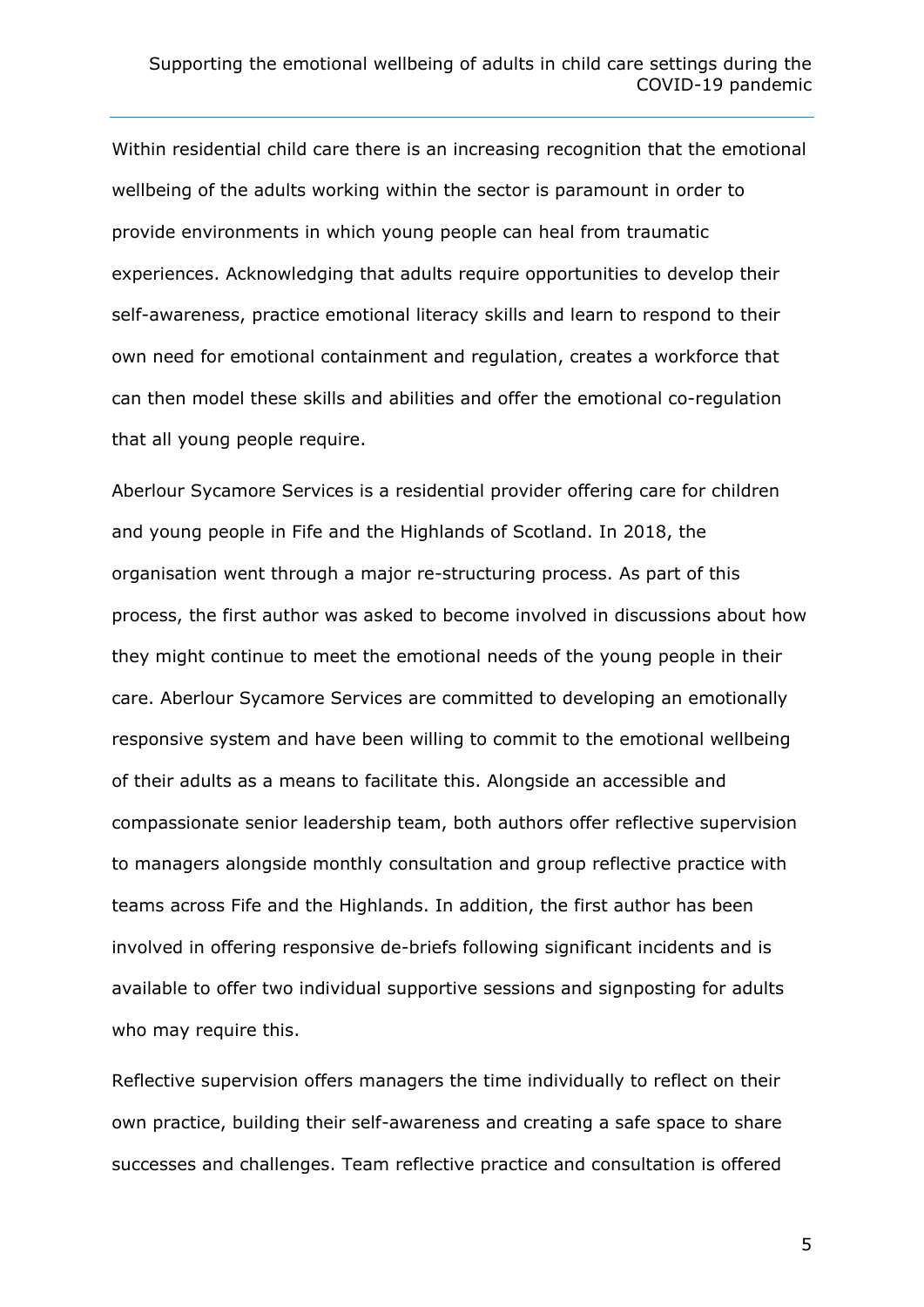monthly to each team as a group and provides an opportunity to initially reflect on atmosphere, and individual experiences within the team, followed by a more focused discussion on young people and practice.

Given the recent restrictions imposed, all supportive structures have been delivered remotely enabling these structures to remain in place at a time when people feel at their most vulnerable. This has allowed ongoing monitoring of the emotional wellbeing, and atmosphere, within teams as the adults work longer hours to limit the risk of contamination.

It is vitally important that adults recognise their role in providing the emotional support and containment their young people need. All too often, our young people in care are expected to engage with an unknown adult in a clinic setting, further reinforcing that they are different and that their emotional needs are in some way abnormal. Enabling caring adults to develop their own emotional awareness, literacy and regulation allows them to model these skills within the safety of the home environment, encouraging development of these skills in a natural setting.

It was important to evaluate whether the interventions currently available to the teams was enabling adults to provide an environment that promotes emotional wellbeing and what additional supportive structures would be helpful. As such a questionnaire was developed by the primary author to allow teams to comment anonymously on the support they have received. Below is snapshot of comments and ideas for future development.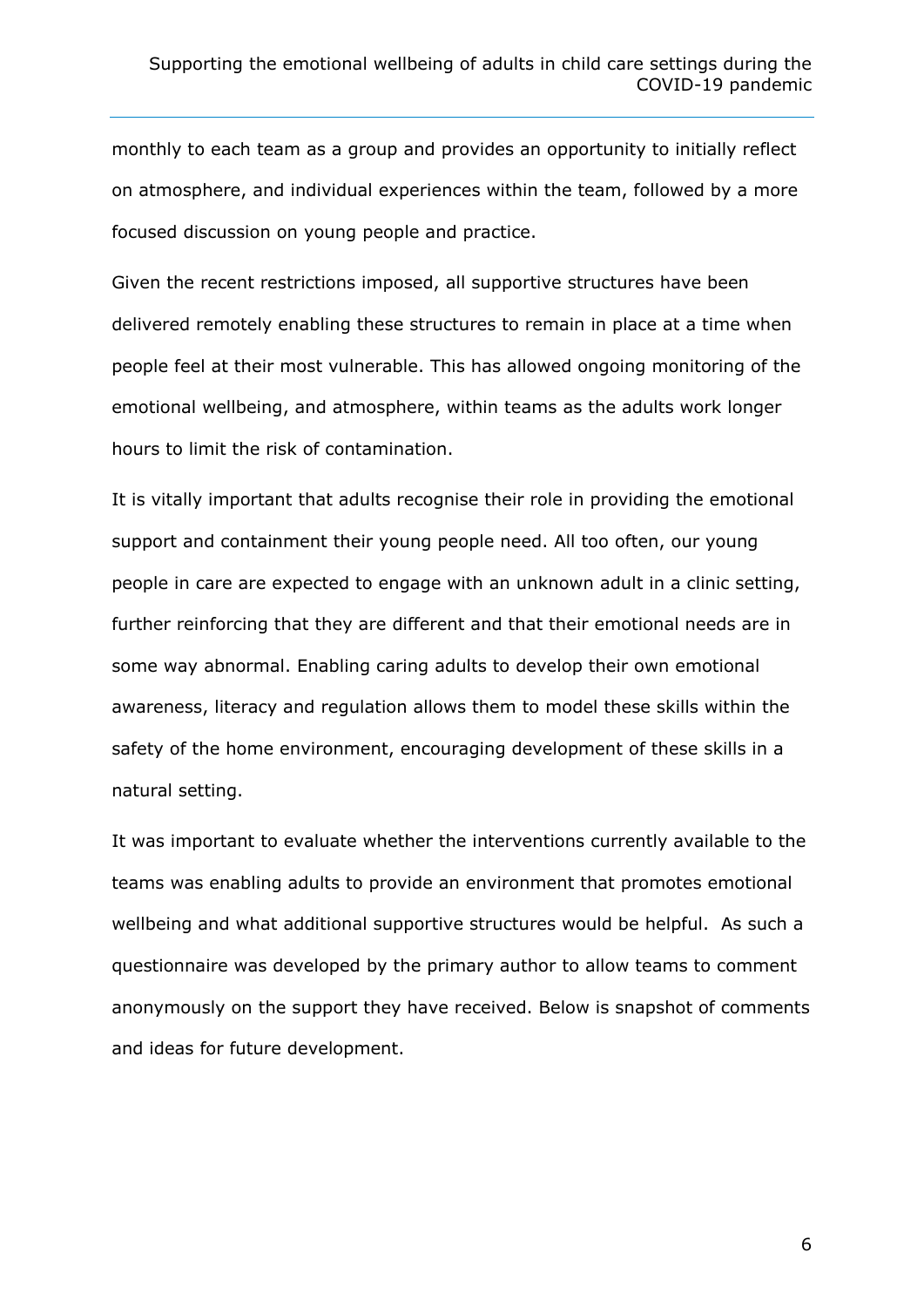#### **In response to the question: 'Do you believe your emotional needs are acknowledged and understood at work', managers responded:**

We are allowed to be human and have …. feelings without being judged.

Senior management are always at the other end of the phone.

Conversations (with senior management) are open and thoughtful and ensure balance is met between head and heart.

Having different outlets to explore my personal needs…supports me to make sense of my emotions.

## **Care staff were asked whether the support offered enabled adults to respond more compassionately to the children in their care.**

[The support network] enables me to meet the needs of the young people I work with and gives them the best of me as I am not holding my feelings and allows me to be present for them.

…through the support I receive from my manager I can be that support for the adults so that they can be there for the children.

#### **When asked specifically to comment on reflective supervision, managers commented:**

I feel this gives me a space to explore situations in the house, my feelings, my responses, my practice and enables me to join the dots and explore different perspectives which allows for me to stay balanced in my approach.

Reflective supervision not only helps me respond to the children's needs but also the adult's needs which allows them to support the children.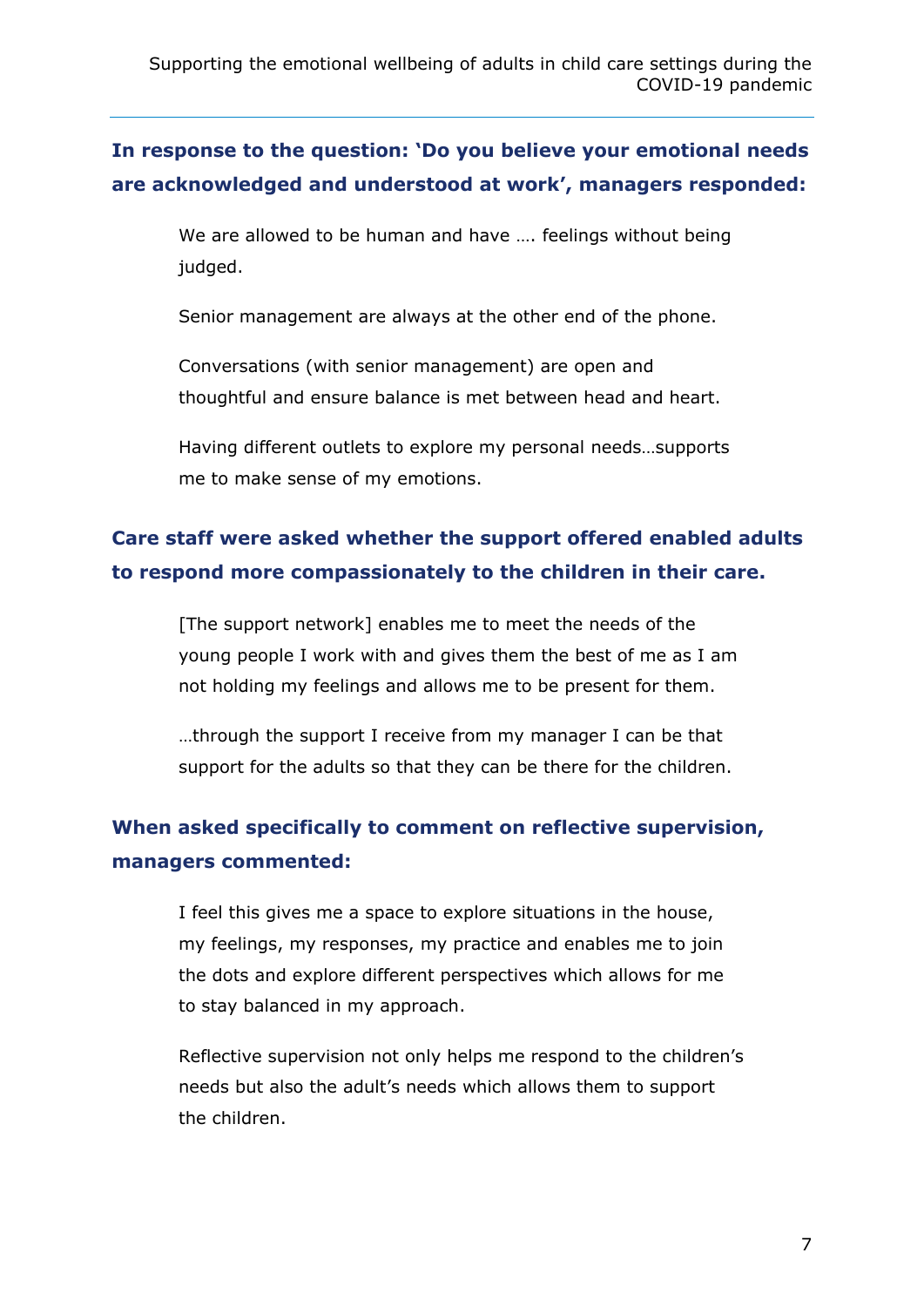I find the support to be beneficial. I guess it has supported me to really acknowledge my own needs, which has supported me to be self-aware in the approaches I use when supporting others.

#### **Managers and team members commented on consultation:**

I think a very important message that has come from all of these consultations is the idea of being emotionally contained ourselves before we can help emotionally contain a child in our care.

I feel monthly consultations work really well. It allows us to stay focused on what needs to be achieved, creates opportunity for everyone to reflect together with the young person at the centre of decisions and is a shared space which allows everyone to express their views whilst also working collaboratively to meet the needs of the young person.

It is also a good space to recognise what the child is going through, separating the behaviour from the child.

I observe the team to be more energised after these consultations to do the best they can for our children.

I find them refreshing, especially if it has been challenging in the house, you can really open up your thinking and challenge practice.

…these sessions not only help strengthen the tools we have to work with our children directly but also delve into and support how we feel as carers.

…we had a consultation and we were supported in using the same response and this worked so well.

I feel this gives a fresh perspective and is beneficial in helping support adults that further supports the young people.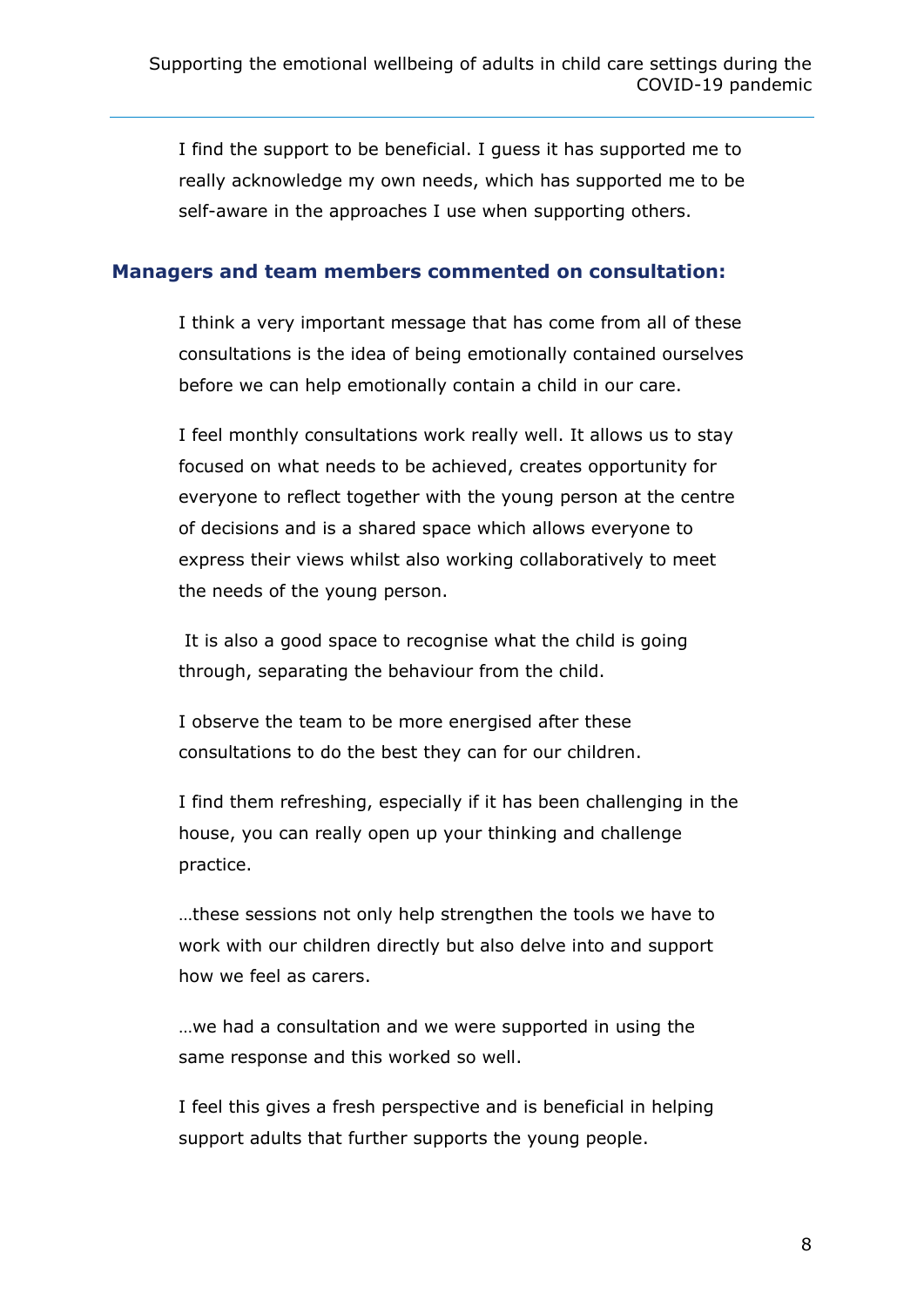#### **…and on group reflective practice**

…this enables me to be more self-aware and creates a space for me to think more deeply about the decisions I made and the reason why I have made them as well as thinking if I would do anything differently next time.

.I feel this is beneficial for the team to open up and reflect, away from supervision.

.I believe this has created space in the team for open, honest conversations.

…the team reflective practice is very beneficial… I feel going through what happened and getting time to discuss if there was way to prevent these unsettled occasions… is helpful.

I think constant reflection is so important in our role and sometimes getting it wrong and learning from it makes better informed decisions in the future.

#### **Additional supports care staff said were available within the service:**

regular check-ins with senior managers

action-learning sets in managers meetings

development days

external counselling service

managerial supervision

end of the day wind down informal de-briefing / chats

my managers door is always open

support from colleagues and shift partners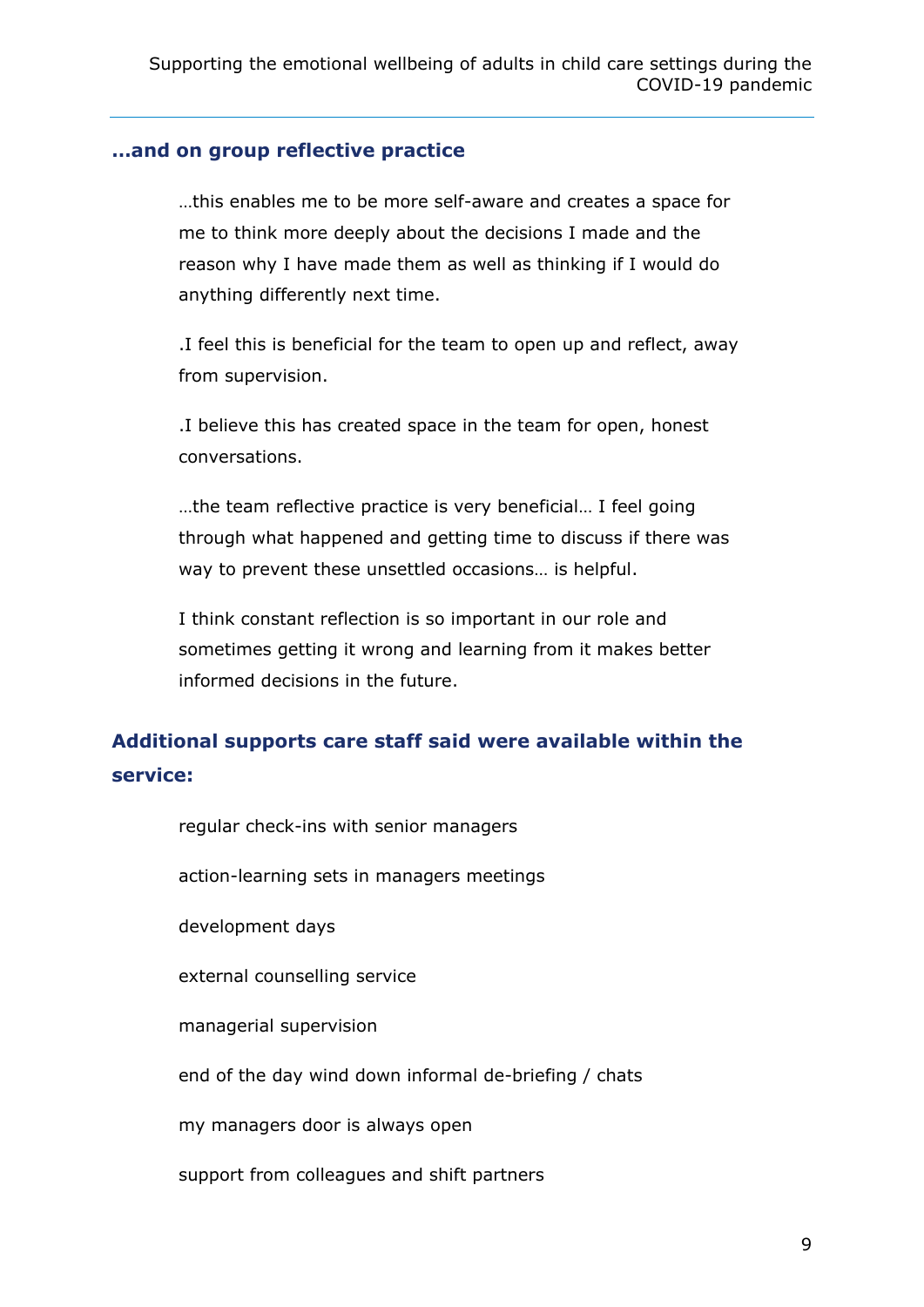team meetings

#### **What additional support would be beneficial?**

I think all adults within the organisation would benefit from clinical supervision.

I think it is more beneficial when…reflective practice… is held without managers depending on what has gone on. It gives adults their own space to speak about how they are feeling.

To develop… consultations… further I think we maybe could have more frequent sessions and dialogue, particularly if a young person is struggling or more timely feedback to strategies that may not be successful.

…smaller reflective meeting may be useful too, related to incidents.

Based upon the comments received, it appears that care staff value the opportunity to reflect on themselves and their practice alongside the accessibility of an emotionally responsive senior management team. Additionally, the emotional availability of colleagues and the ability to regularly reflect on practice at the end of a shift creates an opportunity for staff to share their thoughts and feelings, giving them permission to be vulnerable, for them to acknowledge successes and areas for improvement without feeling judged or criticised. This in turn builds trusted relationships between adults who will then be more available to respond compassionately towards each other during times of stress. Compassionate adults become compassionate carers.

The methods adopted at Aberlour Sycamore Services have been well received and provide suggestions about how services can provide forums for adults to express themselves freely without judgement, acknowledging their emotional vulnerabilities and recognising the impact these can have upon their own wellbeing and their availability to others. By looking after each other, we will be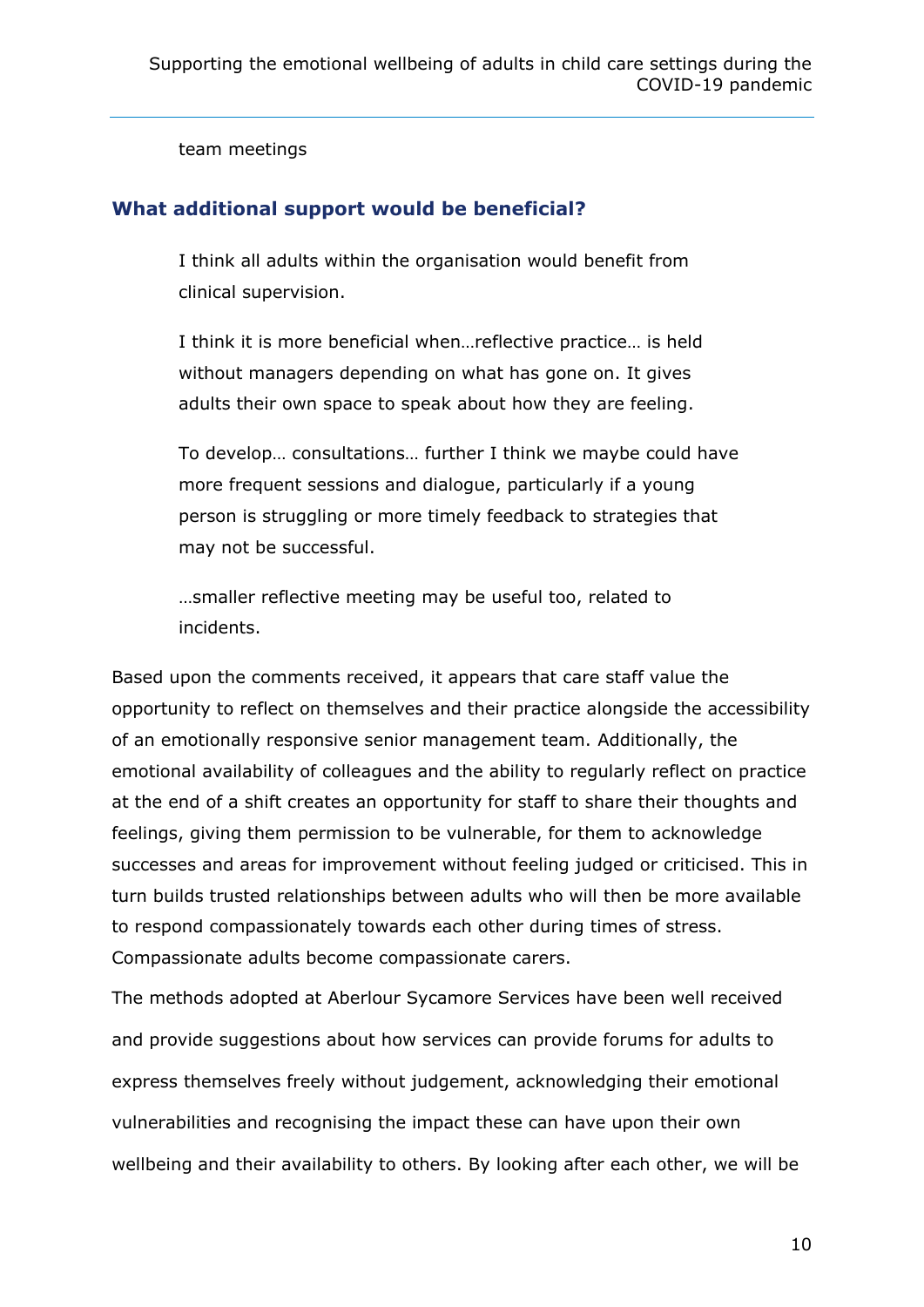both, physically and emotionally healthy, present adults, and will be better equipped to meet the emotional needs of the young people in our care.

We hope we can take the opportunity before us to develop environments that encourage adults to talk about their feelings and acknowledge the emotional vulnerabilities that have been revealed or exacerbated as a result of coronavirus. May it offer opportunities within childcare settings, and ideally beyond this sector, to help adults to share, reflect and support each other to move through this current challenge, encouraging increased self-awareness in adults to be a part of the new normal.

#### **References**

Barr, B. Taylor-Robinson, D. Scott-Samuel, A. McKee, M. Stuckler, D. (2012). Suicides associated with the 2008-10 economic recession in England: time trend analysis. BMJ; 345e5142.

Cooch, N. (2020). COVID-19: Impact on frontline workers' mental health. *PracticeUpdate*. Retrieved from https://www.practiceupdate.com/content/covid-19-impact-on-frontline-workers-mental-health/100259

Corrigan, P. W., Druss, B. & Perlick, D. A. (2014). The impact of mental illness stigma on seeking and participating in mental health care. Psychol Sci Public Interest, *15*(2), 37-70 doi: [10.1177/1529100614531398](https://doi.org/10.1177/1529100614531398)

Elovainio, M., Hakulinen, C., Pulkki-Roback, L., Viltanen, M, Josefsson, K. Jokela, M., … Kivimäki, M. (2017). Contribution of risk factors to excess mortality in isolated and lonely individuals: An analysis of data from the UK Biobank cohort study. Lancet Public Health, 2(6), e260-e266. doi: 10.1016/S2468- 2667(17)30075-0